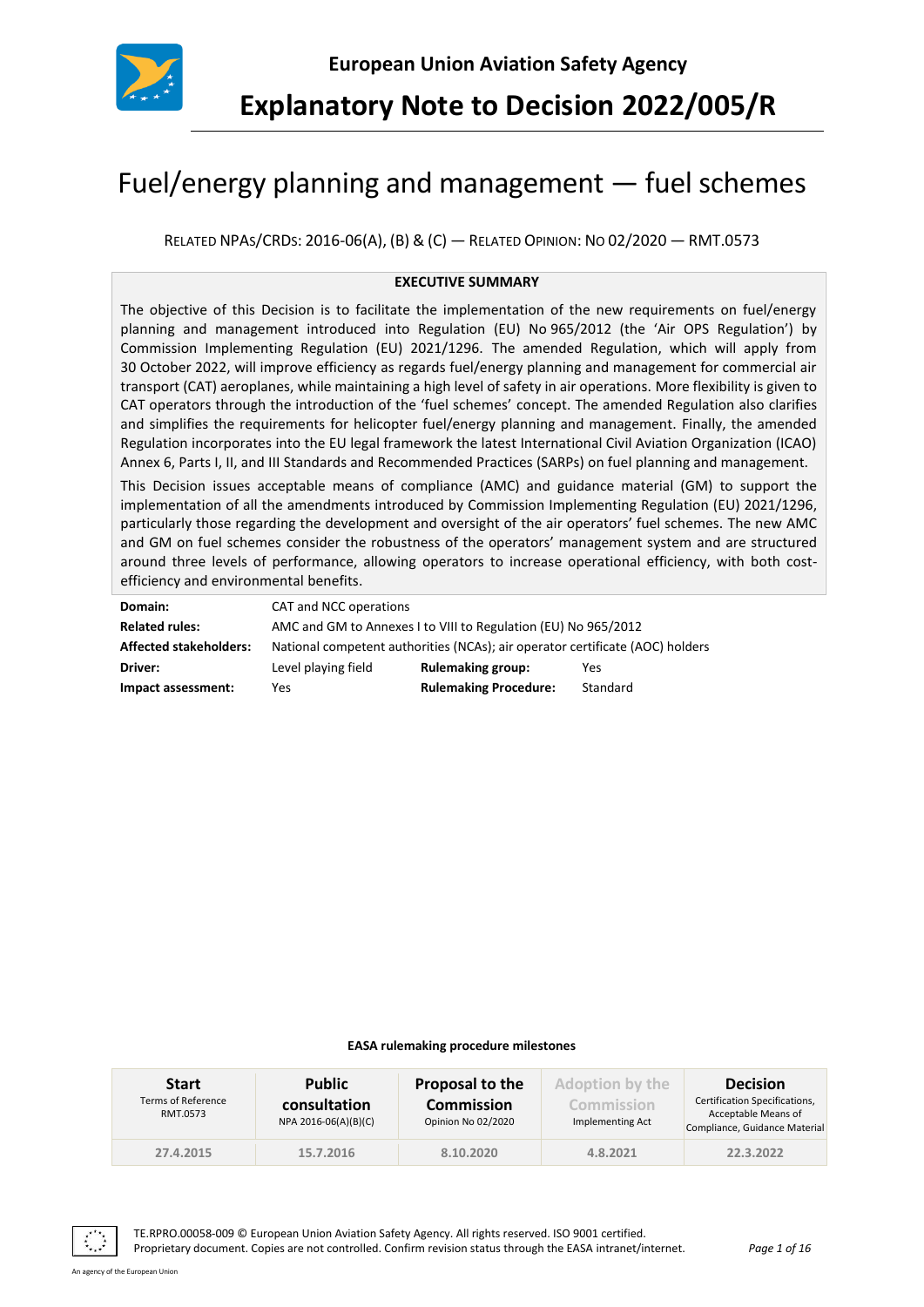# **Table of contents**

| 1. |       |  |                                                                                                                                                      |  |  |
|----|-------|--|------------------------------------------------------------------------------------------------------------------------------------------------------|--|--|
| 2. |       |  |                                                                                                                                                      |  |  |
|    | 2.1.  |  |                                                                                                                                                      |  |  |
|    | 2.2.  |  |                                                                                                                                                      |  |  |
|    | 2.3.  |  |                                                                                                                                                      |  |  |
|    | 2.3.1 |  |                                                                                                                                                      |  |  |
|    | 2.3.2 |  |                                                                                                                                                      |  |  |
|    | 2.3.3 |  | General explanations related to non-commercial operations with aeroplanes                                                                            |  |  |
|    | 2.3.4 |  |                                                                                                                                                      |  |  |
|    | 2.3.5 |  |                                                                                                                                                      |  |  |
|    | 2.3.6 |  | Details of the amendments to Part-NCC, Part-NCO and Part-SPO non-commercial<br>operations with aeroplanes and helicopters - helicopter operations 12 |  |  |
|    | 2.4.  |  |                                                                                                                                                      |  |  |
|    | 2.5.  |  |                                                                                                                                                      |  |  |
| 3. |       |  |                                                                                                                                                      |  |  |
| 4. |       |  |                                                                                                                                                      |  |  |
|    | 4.1.  |  |                                                                                                                                                      |  |  |
|    | 4.2.  |  |                                                                                                                                                      |  |  |
|    | 4.3.  |  |                                                                                                                                                      |  |  |
| 5. |       |  |                                                                                                                                                      |  |  |

TE.RPRO.00058-009 © European Union Aviation Safety Agency. All rights reserved. ISO 9001 certified. Proprietary document. Copies are not controlled. Confirm revision status through the EASA intranet/internet. *Page 2 of 16*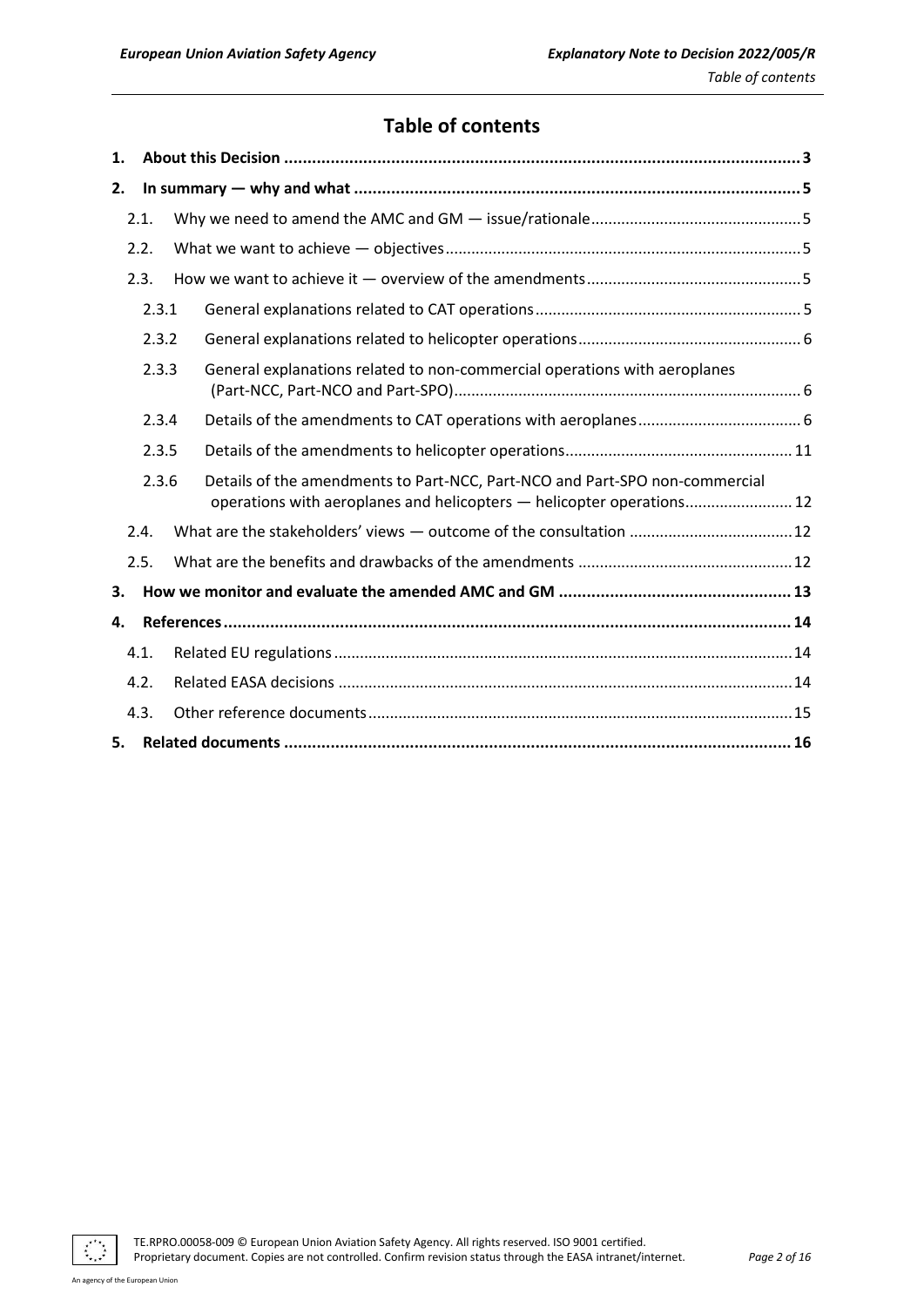# <span id="page-2-0"></span>**1. About this Decision**

The European Union Aviation Safety Agency (EASA) developed Decision 2022/005/R in line with Regulation (EU) 2018/1139<sup>1</sup> (the 'Basic Regulation') and the Rulemaking Procedure<sup>2</sup>.

Rulemaking Task (RMT).0573 is included in Volume II of the European Plan for Aviation Safety (EPAS) for 2022-2026<sup>3</sup>. The scope and timescales of the task were defined in the related terms of reference  $(TOR)^4$ .

EASA developed the *draft* text of this Decision based on the input of Rulemaking Group (RMG) RMT.0573<sup>5</sup>. All the interested parties were consulted through Notice of Proposed Amendment (NPA) 2016-06 (A), (B) and  $(C)^6$ :

- (a) sub-NPA 2016-06  $(A)^7$  contained, as regards aeroplanes, the proposed draft amendments to Annex I (Definitions), Annex II (Part-ARO), Annex III (Part-ORO), and Annex IV (Part-CAT) to the Air OPS Regulation<sup>8</sup>, as well as to the associated AMC and GM;
- (b) sub-NPA 2016-06 (B)<sup>9</sup> contained, as regards helicopters, the proposed draft amendments to Annex I (Definitions), Annex IV (Part-CAT), Annex V (Part-SPA), Annex VI (Part-NCC), Annex VII (Part-NCO), and Annex VIII (Part-SPO) to the Air OPS Regulation, as well as to the associated AMC and GM; and
- (c) sub-NPA 2016-06 (C)<sup>10</sup> contained, as regards both aeroplanes and helicopters, the proposed draft amendments to Part-NCC, Part-NCO, and Part-SPO to the Air OPS Regulation, as well as to the associated AMC and GM.

203 comments were submitted to sub-NPA 2016-06 (A), 93 comments to sub-NPA 2016-06 (B), and 47 comments to sub-NPA 2016-06 (C) from interested parties (343 comments in total), including industry, NCAs, pilot associations, aerodrome associations, and associations of other related professional occupations (e.g. flight dispatchers (FDs)).

Proprietary document. Copies are not controlled. Confirm revision status through the EASA intranet/internet. *Page 3 of 16*

<sup>1</sup> Regulation (EU) 2018/1139 of the European Parliament and of the Council of 4 July 2018 on common rules in the field of civil aviation and establishing a European Union Aviation Safety Agency, and amending Regulations (EC) No 2111/2005, (EC) No 1008/2008, (EU) No 996/2010, (EU) No 376/2014 and Directives 2014/30/EU and 2014/53/EU of the European Parliament and of the Council, and repealing Regulations (EC) No 552/2004 and (EC) No 216/2008 of the European Parliament and of the Council and Council Regulation (EEC) No 3922/91 (OJ L 212, 22.8.2018, p. 1) [\(https://eur](https://eur-lex.europa.eu/legal-content/EN/TXT/?qid=1535612134845&uri=CELEX:32018R1139)[lex.europa.eu/legal-content/EN/TXT/?qid=1535612134845&uri=CELEX:32018R1139\)](https://eur-lex.europa.eu/legal-content/EN/TXT/?qid=1535612134845&uri=CELEX:32018R1139).

<sup>2</sup> EASA is bound to follow a structured rulemaking process as required by Article 115(1) of Regulation (EU) 2018/1139. Such a process has been adopted by the EASA Management Board (MB) and is referred to as the 'Rulemaking Procedure'. See MB Decision No 18-2015 of 15 December 2015 replacing Decision 01/2012 concerning the procedure to be applied by EASA for the issuing of opinions, certification specifications and guidance material [\(http://www.easa.europa.eu/the](http://www.easa.europa.eu/the-agency/management-board/decisions/easa-mb-decision-18-2015-rulemaking-procedure)[agency/management-board/decisions/easa-mb-decision-18-2015-rulemaking-procedure\)](http://www.easa.europa.eu/the-agency/management-board/decisions/easa-mb-decision-18-2015-rulemaking-procedure).

<sup>3</sup> <https://www.easa.europa.eu/document-library/general-publications/european-plan-aviation-safety-2022-2026>

<sup>4</sup> ToR RMT.0573 *Fuel procedures and planning* Issue 1 [\(https://www.easa.europa.eu/document-library/terms-of](https://www.easa.europa.eu/document-library/terms-of-reference-and-group-compositions/tor-rmt0573)[reference-and-group-compositions/tor-rmt0573\)](https://www.easa.europa.eu/document-library/terms-of-reference-and-group-compositions/tor-rmt0573).

<sup>5</sup> <https://www.easa.europa.eu/downloads/18537/en>

<sup>6</sup> In accordance with Article 115 of Regulation (EU) 2018/1139, and Articles 6(3) and 7 of the Rulemaking Procedure.

<sup>7</sup> <https://www.easa.europa.eu/sites/default/files/dfu/NPA%202016-06%20%28A%29.pdf>

<sup>8</sup> Commission Regulation (EU) No 965/2012 of 5 October 2012 laying down technical requirements and administrative procedures related to air operations pursuant to Regulation (EC) No 216/2008 of the European Parliament and of the Council (OJ L 296, 25.10.2012, p. 1) [\(https://eur-lex.europa.eu/legal-content/EN/TXT/?qid=1580979298891&uri=CELEX:32012R0965\)](https://eur-lex.europa.eu/legal-content/EN/TXT/?qid=1580979298891&uri=CELEX:32012R0965)

<sup>9</sup> <https://www.easa.europa.eu/sites/default/files/dfu/NPA%202016-06%20%28B%29.pdf>

<sup>10</sup> <https://www.easa.europa.eu/sites/default/files/dfu/NPA%202016-06%20%28C%29.pdf>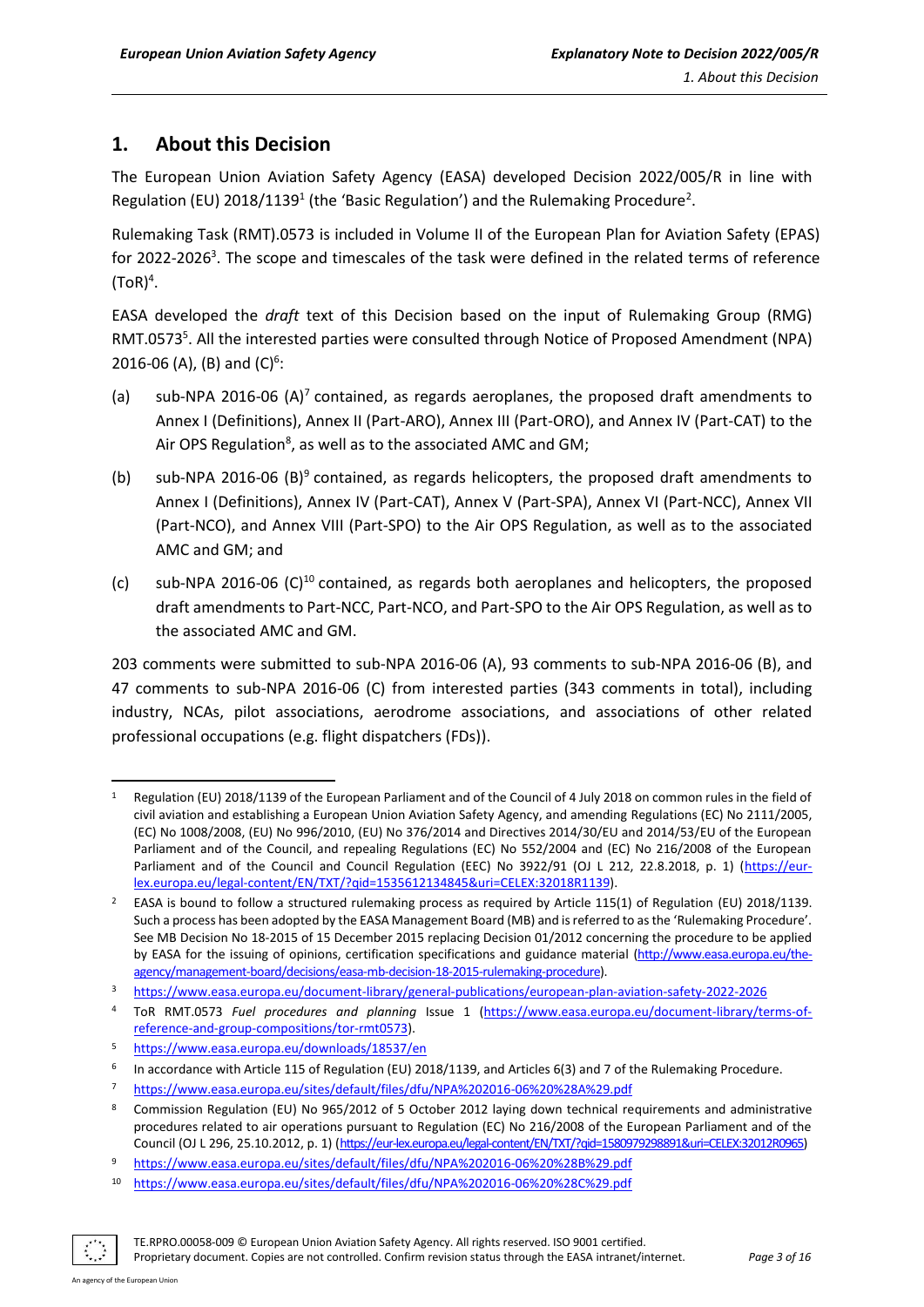EASA reviewed the comments with the support of Review Group (RG) RMT.0573. The comments received and EASA's responses to them are presented in the following CRDs:

- (a) CRD 2016-06 (A) *Fuel planning and management: Aeroplanes — Annex I (Definitions), Part-ARO, Part-CAT*<sup>11</sup>*;*
- (b) CRD 2016-06 (B) *Fuel planning and management: Helicopters — Annex I (Definitions), Part-CAT, Part-SPA, Part-NCC, Part-NCO & Part-SPO*<sup>12</sup>*;*
- (c) CRD 2016-06 (C) *Fuel planning and management: Aeroplanes/helicopters — Part-NCC, Part-NCO & Part-SPO*<sup>13</sup> .

Based on the input collected during the public consultation, EASA published Opinion No 02/2020 on 8 October 2020, with a summary of the comments in Section 2.4 of the Opinion. The Opinion was addressed to the European Commission, which used it to develop and adopt Commission Implementing Regulation (EU) 2021/1296<sup>14</sup>.

EASA developed the *final* text of this Decision with the AMC and GM based on the input of the public consultation and of RMG/RG RMT.0573, and published the Decision on the Official Publication<sup>15</sup> of EASA.

The major milestones of this RMT are presented on the cover page.

Proprietary document. Copies are not controlled. Confirm revision status through the EASA intranet/internet. *Page 4 of 16*

<sup>11</sup> <https://www.easa.europa.eu/document-library/comment-response-documents/crd-2016-06>

<sup>12</sup> <https://www.easa.europa.eu/document-library/comment-response-documents/crd-2016-06-b>

<sup>13</sup> <https://www.easa.europa.eu/document-library/comment-response-documents/crd-2016-06-c>

<sup>14</sup> Commission Implementing Regulation (EU) 2021/1296 of 4 August 2021 amending and correcting Regulation (EU) No 965/2012 as regards the requirements for fuel/energy planning and management, and as regards requirements on support programmes and psychological assessment of flight crew, as well as testing of psychoactive substances (OJ L 282, 5.8.2021, p. 5) [\(https://eur-lex.europa.eu/legal-content/EN/TXT/?uri=CELEX%3A32021R1296\)](https://eur-lex.europa.eu/legal-content/EN/TXT/?uri=CELEX%3A32021R1296).

<sup>15</sup> <https://www.easa.europa.eu/official-publication>

TE.RPRO.00058-009 © European Union Aviation Safety Agency. All rights reserved. ISO 9001 certified.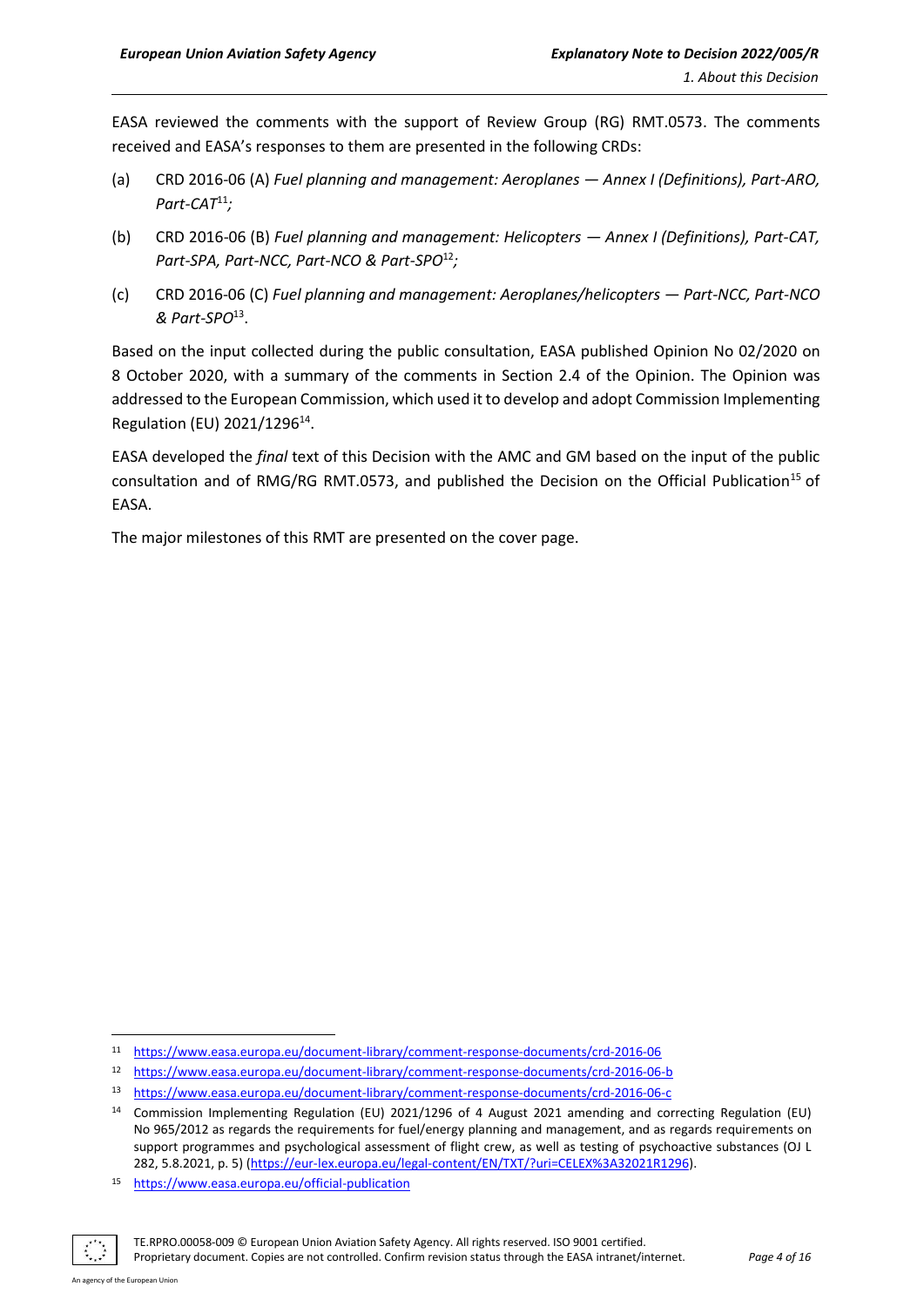# <span id="page-4-0"></span>**2. In summary — why and what**

## <span id="page-4-1"></span>**2.1. Why we need to amend the AMC and GM — issue/rationale**

The main objective of this Decision is to support the implementation of the new provisions on fuel/energy planning and management introduced by Commission Implementing Regulation (EU) 2021/1296 (the 'fuel Regulation').

More details on the amendments introduced by the fuel Regulation can be found in Section 2.1 *Why*  we need to change the rules — *issue/rationale* of EASA Opinion No 02/2020<sup>16</sup>.

## <span id="page-4-2"></span>**2.2. What we want to achieve — objectives**

The overall objectives of the EASA system are defined in Article 1 of the Basic Regulation. This Decision will contribute to achieving the overall objectives by addressing the issue described in Section 2.1 of this Explanatory Note.

More details on the specific objectives of this Decision can be found in Section 2.2 *What we want to achieve — objectives* of EASA Opinion No 02/2020<sup>16</sup> .

#### <span id="page-4-3"></span>**2.3. How we want to achieve it — overview of the amendments**

Detailed explanations on the amendments introduced by the fuel Regulation, as well as the AMC and GM issued by this Decision, were included in Section 2.3 *How we want to achieve it — overview of the*  proposals of EASA Opinion No 02/2020<sup>16</sup>. These explanations are relevant to understand the amendments introduced by this Decision. Only the items that have been amended since the publication of EASA Opinion No 02/2020<sup>16</sup> will be explained in detail below.

In addition to this Decision, EASA will also develop under SPT.0097 *Promotion of the new European provisions on fuel/energy planning and management* further material to support the implementation of the fuel Regulation for stakeholders to achieve the objectives described above. In addition to webinars and other initiatives, EASA plans to publish a Fuel Manual, which will contain further detailed technical explanations on the amendments introduced by the fuel Regulation and this Decision on fuel/energy planning and management and related procedures.

#### <span id="page-4-4"></span>**2.3.1 General explanations related to CAT operations**

In the context of the fuel Regulation and this Decision, the term 'fuel scheme' refers to the entire system that addresses fuel planning and management, while the term 'fuel planning policy' refers to one of the three components that define a fuel scheme: fuel planning policy, selection of aerodromes policy, or in-flight fuel management policy. More detailed explanations on the concept of 'fuel schemes' can be found in Section 2.1.1 *CAT operations with aeroplanes* of EASA Opinion No 02/2020<sup>16</sup>.

Although not all the AMC and GM issued by this Decision are entirely new, they may be difficult to trace back to the old provisions for several reasons:

(a) the fuel Regulation rearranged/renumbered previous provisions; it also deleted parts of the provisions which are now transferred to AMC level by this Decision. For example, point CAT.OP.MPA.150 was deleted, and part of its text was moved to the new points CAT.OP.MPA.181 and CAT.OP.MPA.191, as well as to AMC1 CAT.OP.MPA.181 and AMC1

TE.RPRO.00058-009 © European Union Aviation Safety Agency. All rights reserved. ISO 9001 certified.

Proprietary document. Copies are not controlled. Confirm revision status through the EASA intranet/internet. *Page 5 of 16*

<sup>16</sup> <https://www.easa.europa.eu/document-library/opinions/opinion-022020>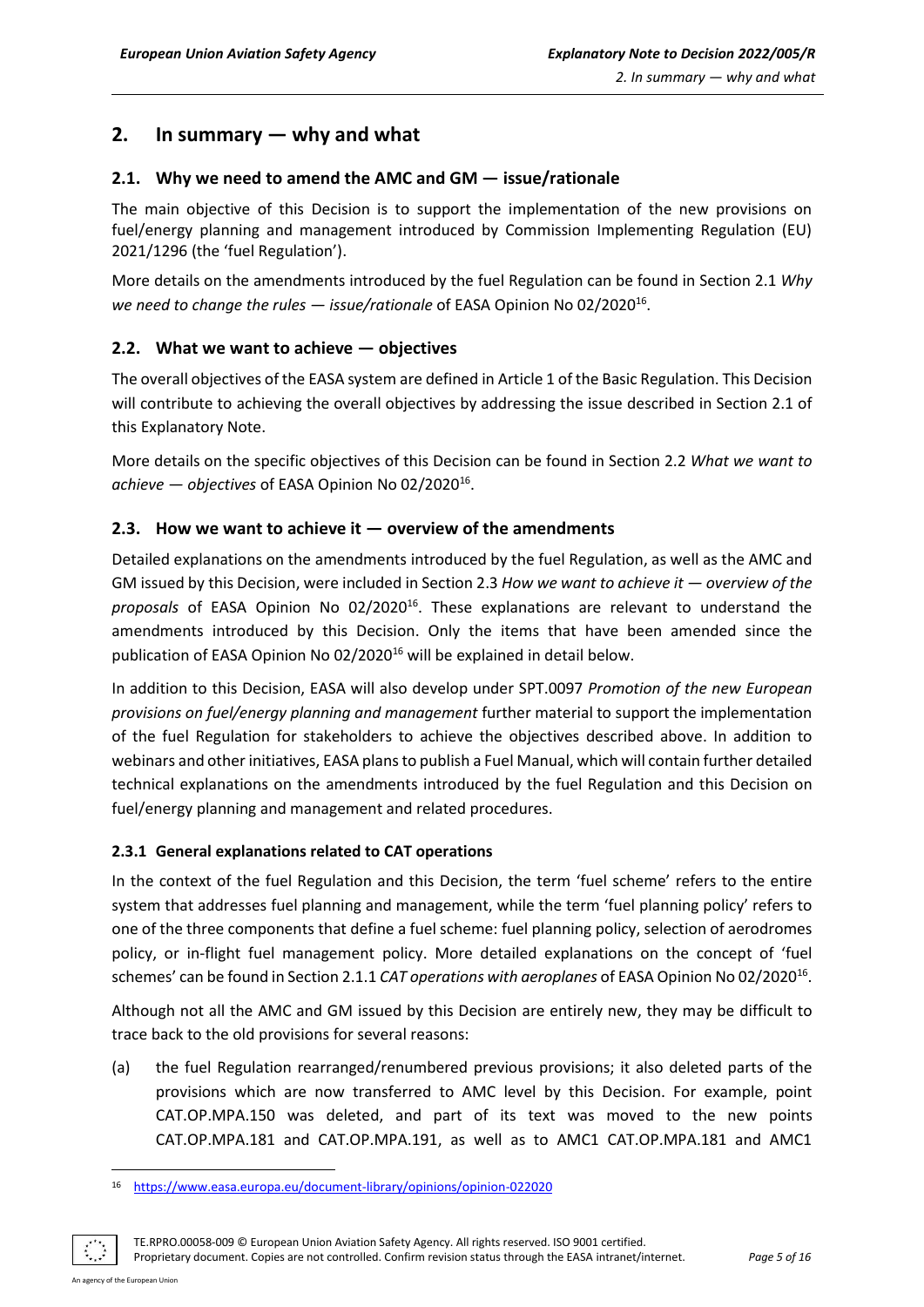CAT.OP.191 (related to basic fuel schemes); point CAT.OP.MPA.185 was partly moved to CAT.OP.MPA.182, and partly included in AMC, in particular AMC6 CAT.OP.MPA.182 (for the basic fuel scheme).

(b) Following the rearrangement and renumbering of the provisions detailed in point (a), parts of the old AMC and GM associated with those provisions had to be rearranged and renumbered too. For example, AMC1 CAT.OP.MPA.150(b) was split, and its amended text was partly moved to the provisions level (new points CAT.OP.MPA.181 and CAT.OP.MPA.191) and partly moved to new AMC (AMC1 CAT.OP.MPA.181 and AMC2 CAT.OP.MPA.181); GM2 CAT.OP.MPA.185 was moved to the new AMC3 CAT.OP.MPA.182; and a few elements of AMC1 CAT.OP.MPA.150 were moved to the provisions level, especially those relevant to the final reserve fuel.

#### <span id="page-5-0"></span>**2.3.2 General explanations related to helicopter operations**

More detailed explanations on the amendments introduced by this Decision regarding helicopter operations, particularly regarding helicopter refuelling, fuel planning and selection of aerodromes, and in-flight fuel management can be found in Section 2.1.2 *Helicopter operations (Part-CAT, and Annex V (Part-SPA), Annex VI (Part-NCC), Annex VII (Part-NCO), and Annex VIII (Part-SPO) to the Air*  OPS Regulation) of EASA Opinion No 02/2020<sup>17</sup>.

#### <span id="page-5-1"></span>**2.3.3 General explanations related to non-commercial operations with aeroplanes (Part-NCC, Part-NCO and Part-SPO)**

More detailed explanations on the amendments introduced by this Decision regarding operations conducted under Part-NCC, Part-SPO and Part-NCO can be found in Section 2.1.3 *Non-commercial operations with aeroplanes (Part-NCC, Part-NCO and Part-SPO)* of EASA Opinion No 02/2020<sup>17</sup> .

#### <span id="page-5-2"></span>**2.3.4 Details of the amendments to CAT operations with aeroplanes**

#### **GM to Annex I (Definitions) to the Air OPS Regulation**

More details on the GM to Annex I (Definitions) introduced by this Decision can be found in Section 2.3.2.2 Overview of changes to CAT operations with aeroplanes of EASA Opinion No 02/2020<sup>17</sup>. The explanations below only cover the amendments to the draft GM that have been made after the Opinion was issued.

#### GM30 Annex I *Definitions — FUEL/ENERGY EN-ROUTE ALTERNATE (ERA) AERODROME* (new)

This GM appeared as 'GM27' in EASA Opinion No 02/2020<sup>17</sup>. More details on its contents can be found there.

## **AMC and GM to Annex II (Part-ARO 'AUTHORITY REQUIREMENTS FOR AIR OPERATIONS') to the Air OPS Regulation**

More details on the AMC and GM to Annex II (Part-ARO) introduced by this Decision can be found in Section 2.3.2.2 Overview of changes to CAT operations with aeroplanes of EASA Opinion No 02/2020<sup>17</sup>. The explanations below only cover the amendments to the draft AMC and GM that have been made after the Opinion was issued.

TE.RPRO.00058-009 © European Union Aviation Safety Agency. All rights reserved. ISO 9001 certified.

Proprietary document. Copies are not controlled. Confirm revision status through the EASA intranet/internet. *Page 6 of 16*

<sup>17</sup> <https://www.easa.europa.eu/document-library/opinions/opinion-022020>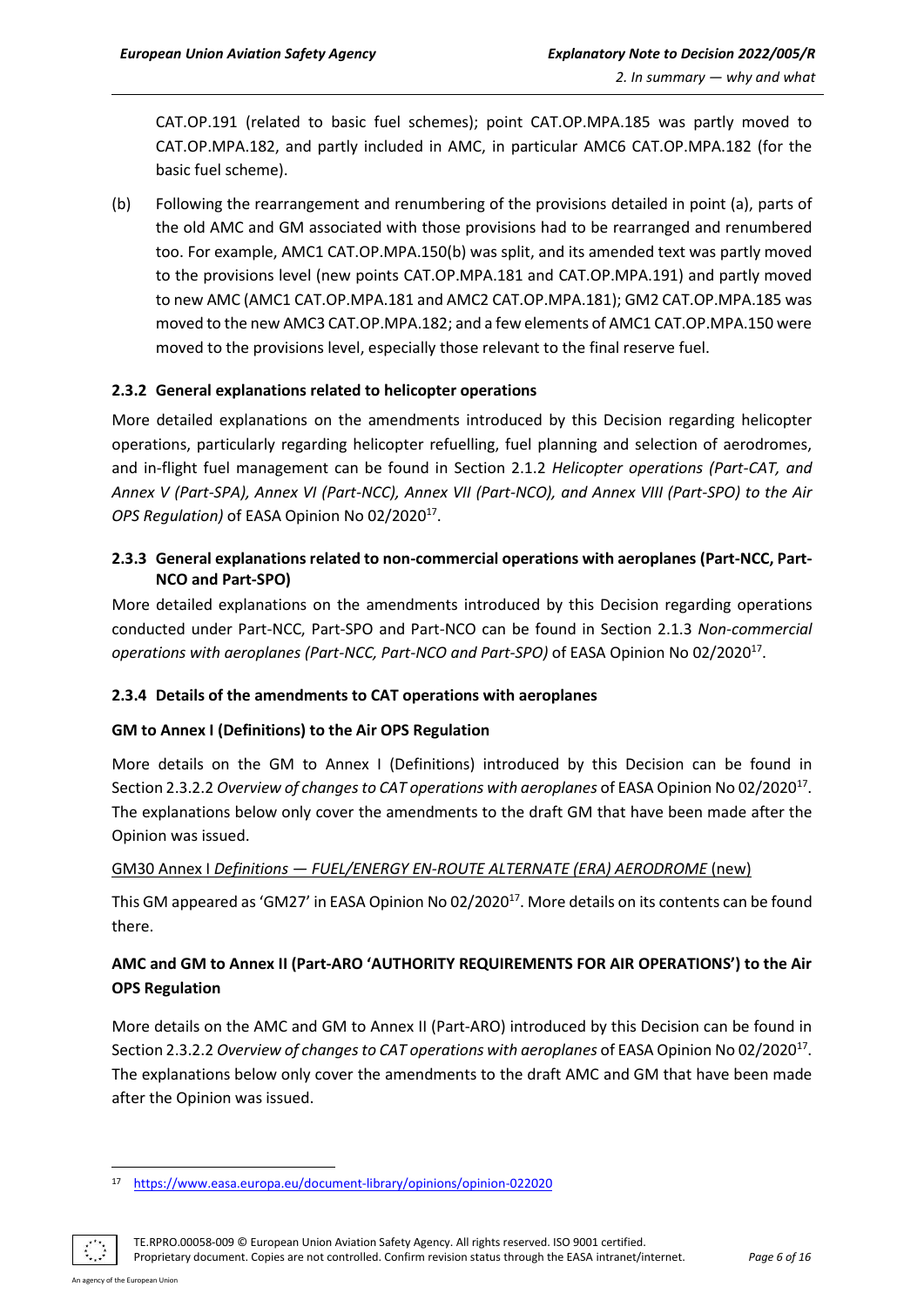AMC2 ARO.OPS.225(c) *Approval of fuel/energy schemes — APPROVAL OF INDIVIDUAL FUEL SCHEMES — APPLICATION OF INDIVIDUAL FUEL SCHEMES — GUIDANCE TO STAFF* (new)

In addition to the explanations already provided in EASA Opinion No 02/2020<sup>18</sup>, it should be noted that the reference to 'meteorological capabilities' of the area of operations in point (b)(2)(ii) should be understood as the means and tools available to present the current and/or forecasted meteorological information necessary for the intended operation.

## **AMC and GM to Annex III (Part-ORO 'ORGANISATION REQUIREMENTS FOR AIR OPERATIONS') to the Air OPS Regulation**

More details on the AMC and GM to Annex III (Part-ORO) introduced by this Decision can be found in Section 2.3.2.2 Overview of changes to CAT operations with aeroplanes of EASA Opinion No 02/2020<sup>18</sup>. The explanations below only cover the amendments to the draft AMC and GM that have been made after the Opinion was issued.

In GM1 ORO.GEN.110(c), AMC1 ORO.GEN.11(c)&(e), AMC2 ORO.GEN.110(f) and GM2 ORO.GEN.110(f), the term 'flight operations officer(s) (FOOs)' used in EASA Opinion No 02/2020<sup>18</sup> is made consistent and used as 'flight operations officer/flight dispatcher(s)'.

#### GM1 ORO.GEN.110(c) *Operator responsibilities — OPERATIONAL CONTROL* (amended)

In point (b) of this GM, the ICAO reference is no longer valid and has therefore been replaced with an updated one. ICAO Documents 10106 and 9868 provide updated information about operational control systems, their typical tasks, and provide guidance on how to draft the training programmes, to improve consistency among operators, service providers of operational control and training organisations. These Documents are based on the principle that operator control centres(OCCs) might differ among operators, so for those that have already implemented a robust OCC based on recent relevant standards (i.e. IOSA from IATA), the implementation of these Documents will be relatively easy. Regarding training, the 'competence-based training' (CBT) model is now included, enabling a more dedicated training adapted to the different job holders in an OCC considering the specificities of the operators as well.

The Documents provide more references for the training of the OCC personnel, referred to in the AMC as 'operational control personnel' (OCP), which encompasses FOO/FD and other relevant tasks at the OCCs. The current Air OPS Regulation refers to the OCP as 'flight operations officer (FOO)/flight dispatcher (FD)' indistinctly without naming concrete tasks. ICAO Doc 10106 presents several typical tasks in an OCC and typical designations for these tasks, but leaves the designation of the job titles to the operator.

EASA is also working on this topic under another task (RMT.0392<sup>19</sup>) to improve the provisions of the Air OPS Regulation.

<sup>19</sup> Regular update of air operations rules [\(https://www.easa.europa.eu/document-library/terms-of-reference-and-group](https://www.easa.europa.eu/document-library/terms-of-reference-and-group-compositions/tor-rmt0392)[compositions/tor-rmt0392\)](https://www.easa.europa.eu/document-library/terms-of-reference-and-group-compositions/tor-rmt0392).



TE.RPRO.00058-009 © European Union Aviation Safety Agency. All rights reserved. ISO 9001 certified.

Proprietary document. Copies are not controlled. Confirm revision status through the EASA intranet/internet. *Page 7 of 16*

<sup>18</sup> <https://www.easa.europa.eu/document-library/opinions/opinion-022020>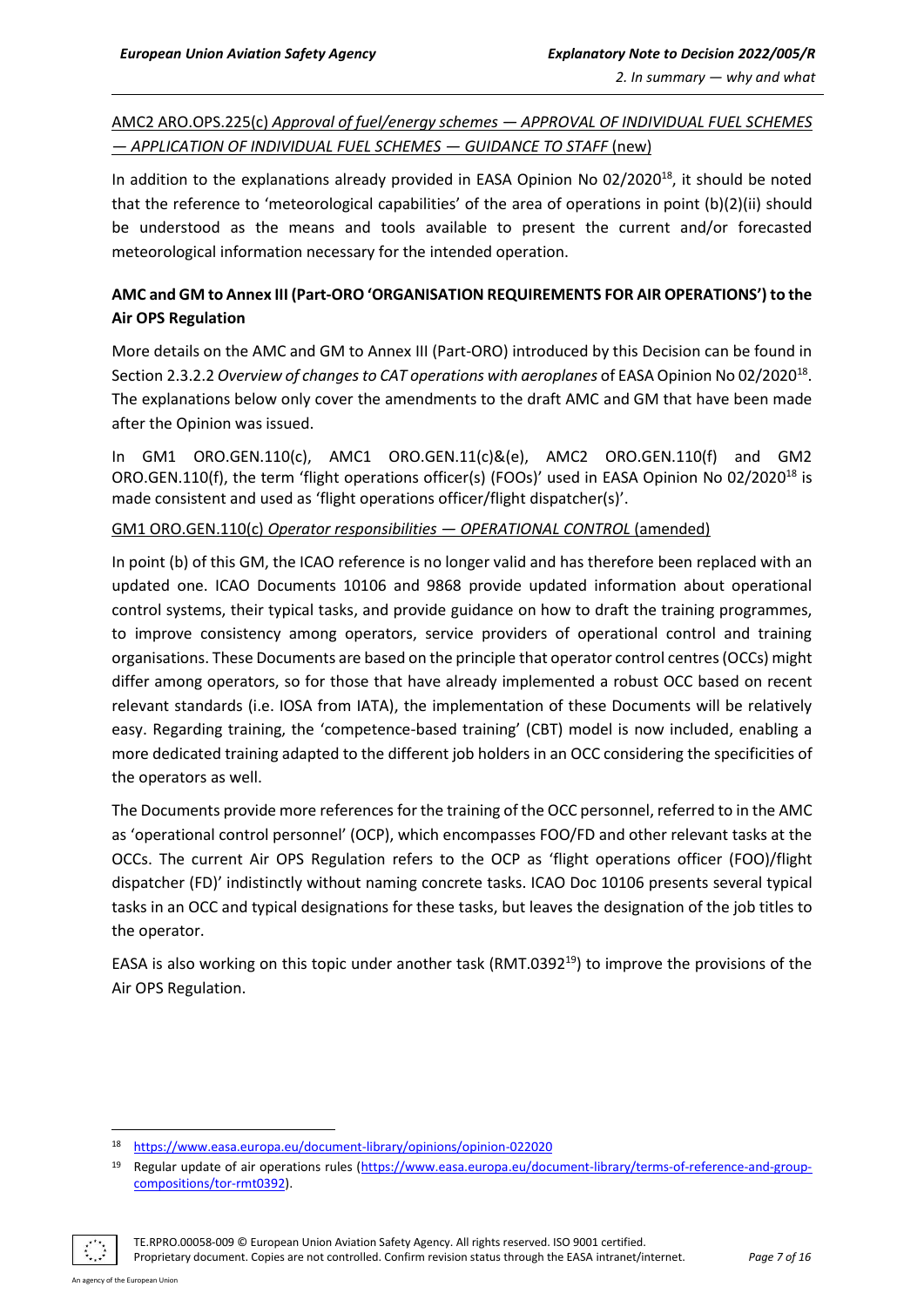#### AMC1 ORO.GEN.110(c)&(e) *Operator responsibilities* (new)

Several stakeholders commented that EASA should include a training programme for OCP in the rules and 'undertake a rulemaking task for the initiation of a flight dispatch system in Europe, similar or identical to that which operates in the USA' (see CRD 2016-06 (A)).

There is no specific provision in the Basic Regulation that mandates a European licence for OCP as they do not share the responsibility of the operational control of a flight with the commander. In addition, ICAO Annexes 1 and 6 do not require a licence for such personnel either. Nevertheless, EASA acknowledges the importance of the OCP functions and the need for more harmonised training across Europe. Therefore, this new AMC with a training programme for those OCP whose tasks and responsibilities include flight monitoring and flight watch for the purpose of fuel planning and management is now introduced. This is the first step in addressing the training requirements for FOO/FDs in the Air OPS Regulation in a wider context: training requirements for personnel involved in operational control activities. As this is a more complex task, which requires input from experts in the domain of flight operations performed in an OCC, it will be addressed in a separate RMT (RMT.0392<sup>20</sup>).

This new AMC presents a training programme for OCP for CAT operators that implement 'individual fuel schemes' as per point CAT.OP.MPA.180(d)(2). The level of OCP used by the operator should be flight dispatchers (FDs) due to the complex task that personnel is going to carry out, as detailed in ICAO Doc 10106. However, in Europe, neither the implementing regulations nor this AMC distinguish between FOO and FDs. This new AMC does not imply that the FOO/FDs will share responsibility for the flight's operational control with the commander, nor that a licence for this position is required.

It should be noted that the AMC reinforces flight monitoring and flight watch as important tasks for the implementation of individual fuel schemes.

The AMC includes the following:

- training programme for OCP for flight monitoring or flight watch;
- initial training;
- operator-specific training;
- recurrent training; and
- retaining of knowledge, skills, and qualifications for instructors of OCP.

The training programme is based on the provisions of ICAO Annex 1. Additional training elements are included, based on examples of good practices by operators that have already established a training programme for FOOs. These additional elements are the following:

- the effects of meteorological conditions on radio reception on the aircraft used by the operator;
- all-weather operations;
- havigation and radio equipment on the aircraft used by the operator;
- procedures for operations beyond 60 minutes including, if applicable, extended-diversion-time operations (EDTOs);

TE.RPRO.00058-009 © European Union Aviation Safety Agency. All rights reserved. ISO 9001 certified.

Proprietary document. Copies are not controlled. Confirm revision status through the EASA intranet/internet. *Page 8 of 16*

<sup>&</sup>lt;sup>20</sup> Regular update of air operations rules [\(https://www.easa.europa.eu/document-library/terms-of-reference-and-group](https://www.easa.europa.eu/document-library/terms-of-reference-and-group-compositions/tor-rmt0392)[compositions/tor-rmt0392\)](https://www.easa.europa.eu/document-library/terms-of-reference-and-group-compositions/tor-rmt0392).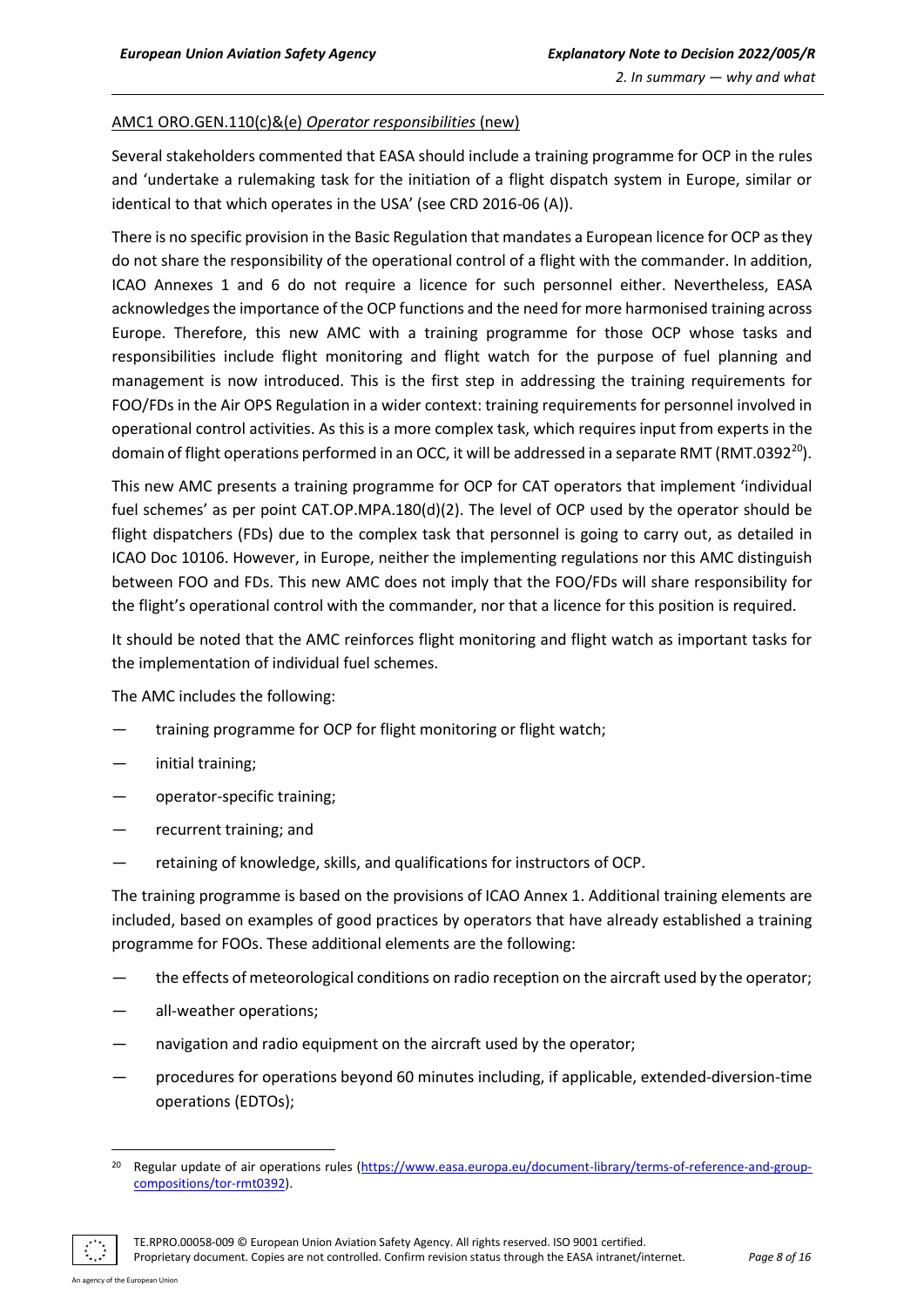- de-icing/anti-icing; and
- special aerodromes.

The AMC explains that general (initial) training should be followed by training on specific procedures of the operator (as per the model of type rating training that is followed by operator conversion training).

An interval for the recurrent training is also included, as well as minimum conditions for ground instructors for the retaining of knowledge, skills, and qualifications.

The explanations provided in EASA Opinion No 02/2020<sup>21</sup> in relation to the definitions of 'alternate aerodrome', 'flight following', 'flight monitoring' and 'flight watch' are all relevant to further understand the new GM1 ORO.GEN.130(b) *Changes related to an AOC holder*.

The amendments introduced to this GM are merely editorial to replace the terms that were amended on the level of the Regulation.

#### AMC3 ORO.MLR.100 *Operations manual — general*

The amendments introduced to this GM are merely editorial to replace the terms that were amended on the level of the Regulation.

## **AMC and GM to Annex IV (Part-CAT 'COMMERCIAL AIR TRANSPORT OPERATIONS') to the Air OPS Regulation**

More details on the AMC and GM to Annex IV (Part-CAT) issued by this Decision can be found in Section 2.3.2.2 Overview of changes to CAT operations with aeroplanes of EASA Opinion No 02/2020<sup>21</sup>. The explanations below only cover the amendments to the draft AMC and GM that have been made after the Opinion was issued.

## **AMC1 CAT.GEN.MPA.180(a)(18) Documents, manuals, and information to be carried — APPROPRIATE METEOROLOGICAL INFORMATION (new)**

This new AMC has been created to clarify the term 'appropriate meteorological information', and the explanation below differs from that presented in EASA Opinion No 02/2020 $^{21}$ .

EASA considered it necessary to introduce a cross reference to the regulation laying down the requirements for providers of meteorological services (Annex V (Part-MET) to Commission Implementing Regulation (EU) 2017/373<sup>22</sup>). That Regulation, in its points MET.TR.215 (a) and (e), defines how the meteorological information is to be presented and the related flight documentation to be given to operators and crews.

The AMC also includes the new concept of 'supplemental meteorological information', to be used especially by helicopter operators in specific operations described in the AMC. The operation of helicopters implies flights where access to appropriate meteorological information is difficult (mountain-isolated aerodromes, offshore operations, etc.), where the pilot can use meteorological

<sup>&</sup>lt;sup>22</sup> Commission Implementing Regulation (EU) 2017/373 of 1 March 2017 laying down common requirements for providers of air traffic management/air navigation services and other air traffic management network functions and their oversight, repealing Regulation (EC) No 482/2008, Implementing Regulations (EU) No 1034/2011, (EU) No 1035/2011 and (EU) 2016/1377 and amending Regulation (EU) No 677/2011 (OJ L 62, 8.3.2017, p. 1) [\(https://eur-lex.europa.eu/legal](https://eur-lex.europa.eu/legal-content/EN/TXT/?uri=CELEX%3A32017R0373&qid=1645547832343)[content/EN/TXT/?uri=CELEX%3A32017R0373&qid=1645547832343\)](https://eur-lex.europa.eu/legal-content/EN/TXT/?uri=CELEX%3A32017R0373&qid=1645547832343).



Proprietary document. Copies are not controlled. Confirm revision status through the EASA intranet/internet. *Page 9 of 16*

<sup>21</sup> <https://www.easa.europa.eu/downloads/119248/en>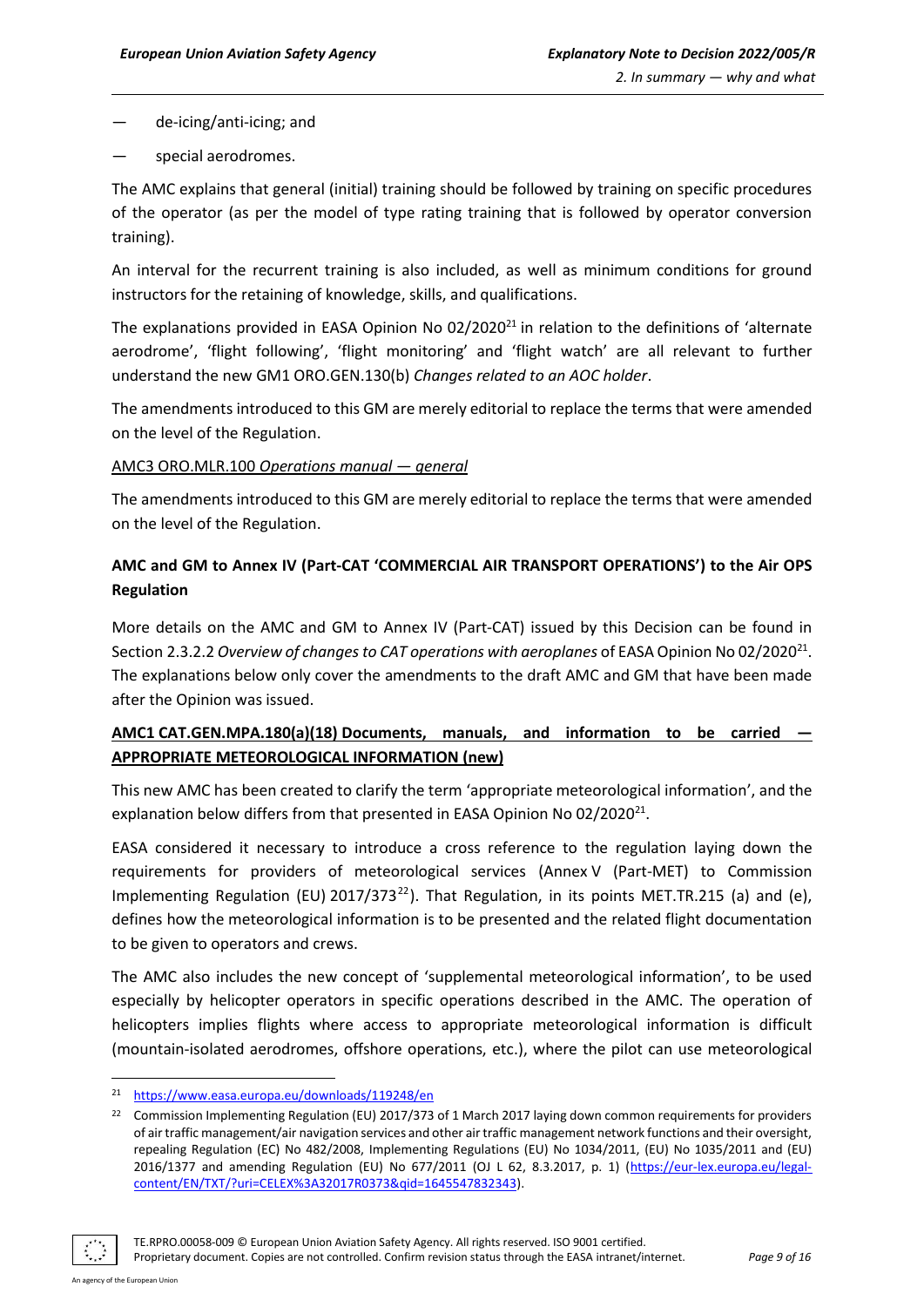information from other sources, such as human observations or digital imagery. Regarding the latter, modern helicopters are equipped with systems capable of providing the pilot with meteorological information. The AMC includes means for the operator to evaluate when such 'supplemental meteorological information' is appropriate for the intended operation.

The term 'supplemental meteorological information' explained above should not be confused with the term 'supplementary information'. The difference is explained in the new GM3 CAT.GEN.MPA.180(a)(18).

Similar amendments were made to the AMC and GM to Part-NCC and Part-SPO, with the introduction of AMC1 NCC.GEN.140(a)(17) and AMC1 SPO.GEN.140(a)(18) and related GM.

## **GM1 CAT.GEN.MPA.180(a)(18) and GM2 CAT.GEN.MPA.180(a)(18) Documents, manuals, and information to be carried**

These two new GM emphasise the importance of using 'appropriate meteorological information' for each operation. It is the responsibility of the operator to make sure that the information comes from certified and/or other reliable sources. For the latter, the operator has an active role in evaluating the source of the information considering certain parameters explained in the GM.

Regarding the term 'authoritative' included in GM2 CAT.GEN.MPA.180(a)(18), it is defined in GM1 32 Authoritative source — see GM to Annex I (Definitions) to Commission Implementing Regulation (EU) 2017/373.

#### **AMC1 CAT.OP.MPA.181, point (f)**

EASA and the RMG did not conclude on what routing assumptions are necessary for the calculation of the route from the most critical point to the fuel ERA. For example, the ETOPS provisions require 'a terrain avoidance route' while the old fuel policy regulation did not explicitly require it. The same applies for the approved threshold distances. Therefore, this Decision does not forbid the following practice:

- (1) to use the great circle distance to the fuel ERA;
- (2) so that the fuel ERA is not limited to the approved threshold distance.

## **AMC5 CAT.OP.MPA.182** *Fuel/energy scheme — aerodrome selection policy — aeroplanes BASIC FUEL SCHEME — SAFETY MARGINS FOR METEOROLOGICAL CONDITIONS* **(new)**

This AMC provides means for the operator to plan the take-off alternate aerodrome using operating minima instead of planning minima. The possibility to use operating minima is also available for planning the destination aerodrome. In most cases, the planning of alternate aerodromes, including destination alternate aerodromes, is done using the planning minima table of AMC1 CAT.OP.MPA.182 *Basic fuel scheme — planning minima*; however, this table is not applicable to take-off alternate aerodromes. The second part of point (a) includes the old requirement in CAT.OP.MPA.185 whereby the commander must check the weather at the take-off alternate aerodrome just before departure and, in addition, ensure that the weather forecast from 1 hour before to 1 hour after the estimated time of arrival (ETA) at the aerodrome will be above the minima. Thus, the possible imprecision of the weather forecast is reduced. (*Note:* The safety margin of  $\pm$  1 hour remains in the AMC.)

TE.RPRO.00058-009 © European Union Aviation Safety Agency. All rights reserved. ISO 9001 certified.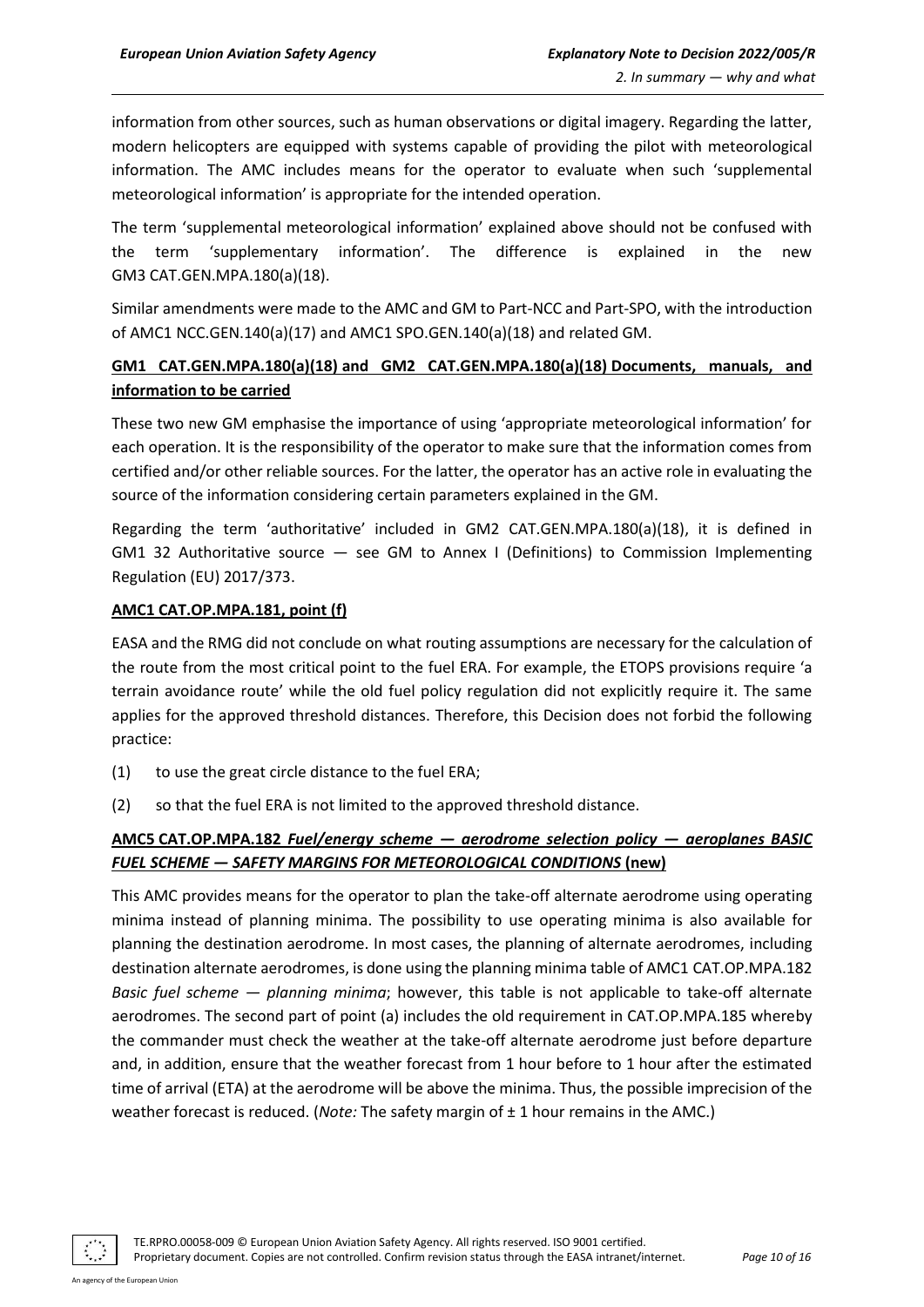Some amendments were made to the text of this AMC since the publication of EASA Opinion No 02/2020<sup>23</sup>. Point (c) now details that the limitations related to one-engine-inoperative (OEI) should be considered at the planning stage for the selection of take-off alternate and isolated destination aerodromes. This considers whether one or two safe-landing options are available and whether a single critical failure will prevent the aircraft from landing. When a take-off alternate is required, that means that the departure aerodrome is not available and only the take-off alternate is available. The pilot will use such take-off alternate in the event of a critical failure (no failure means the pilot will fly to destination); therefore, the operator should plan the take-off alternate considering a critical failure. For the basic fuel scheme, such critical failure is an engine failure following the traditional approach. For the isolated destination aerodrome, the same logic applies — there is only a single safelanding option and at planning stage some consideration must be given to the case of a single failure.

## **AMC8 CAT.OP.MPA.182** *Fuel/energy scheme — aerodrome selection policy — aeroplanes BASIC FUEL SCHEME WITH VARIATIONS — PLANNING MINIM***A (new)**

During the adoption process of the fuel Regulation, Sweden, Denmark and Norway requested to address an edge case scenario where a number of ILSs at their aerodromes are categorised as Type A instrument approach operation instead of Type B. This usually does not happen in the rest of Europe as the system minima for an ILS is 200 ft. To address this issue, EASA worked together with the NCAs from Sweden, Denmark and Norway to develop a new basic fuel scheme with variations.

The basic fuel scheme with variations in AMC8 CAT.OP.MPA.182 proposes something intermediate of what is included in AMC6 CAT.OP.MPA.182 for basic fuel schemes and AMC9 CAT.OP.MPA.182 for basic fuel schemes with variations.

## **GM1 CAT.OP.MPA.182** *Fuel/energy scheme — aerodrome selection policy — aeroplanes — BASIC FUEL SCHEME* **(new)**

A new point (c) titled 'ONE OR MORE AERODROMES' was introduced following feedback received from Member States during the adoption of the fuel Regulation. Member States requested further clarification on the relationship between:

- CAT.OP.MPA.182 point (d) which requires one or more aerodromes to be selected in the ATC flight plan to ensure two safe-landing options; and
- CAT.OP.MPA.181 point (c)(4)(ii) which allows to operate without an alternate.

The new point (c) complements point (d) of the same GM (already proposed in Opinion No 02/2021<sup>24</sup>).

#### <span id="page-10-0"></span>**2.3.5 Details of the amendments to helicopter operations**

More details on the AMC and GM applicable to helicopter operations issued by this Decision can be found in Section 2.3.2.3 *Overview of changes to Part-CAT and Part-SPA operations for helicopters, as well as helicopter-specific changes to Part-NCC, Part-NCO, and Part-SPO* of EASA Opinion No 02/2020<sup>25</sup>. Only editorial changes have been made to the AMC and GM after the Opinion was issued.

TE.RPRO.00058-009 © European Union Aviation Safety Agency. All rights reserved. ISO 9001 certified.

Proprietary document. Copies are not controlled. Confirm revision status through the EASA intranet/internet. *Page 11 of 16*

<sup>23</sup> <https://www.easa.europa.eu/downloads/119248/en>

<sup>24</sup> Opinion No 02/2021 *All-weather operations and review of crew training requirements* [\(https://www.easa.europa.eu/document-library/opinions/opinion-022021\)](https://www.easa.europa.eu/document-library/opinions/opinion-022021).

<sup>25</sup> Opinion No 02/2020 *Fuel/energy planning and management* [\(https://www.easa.europa.eu/downloads/119248/en\)](https://www.easa.europa.eu/downloads/119248/en).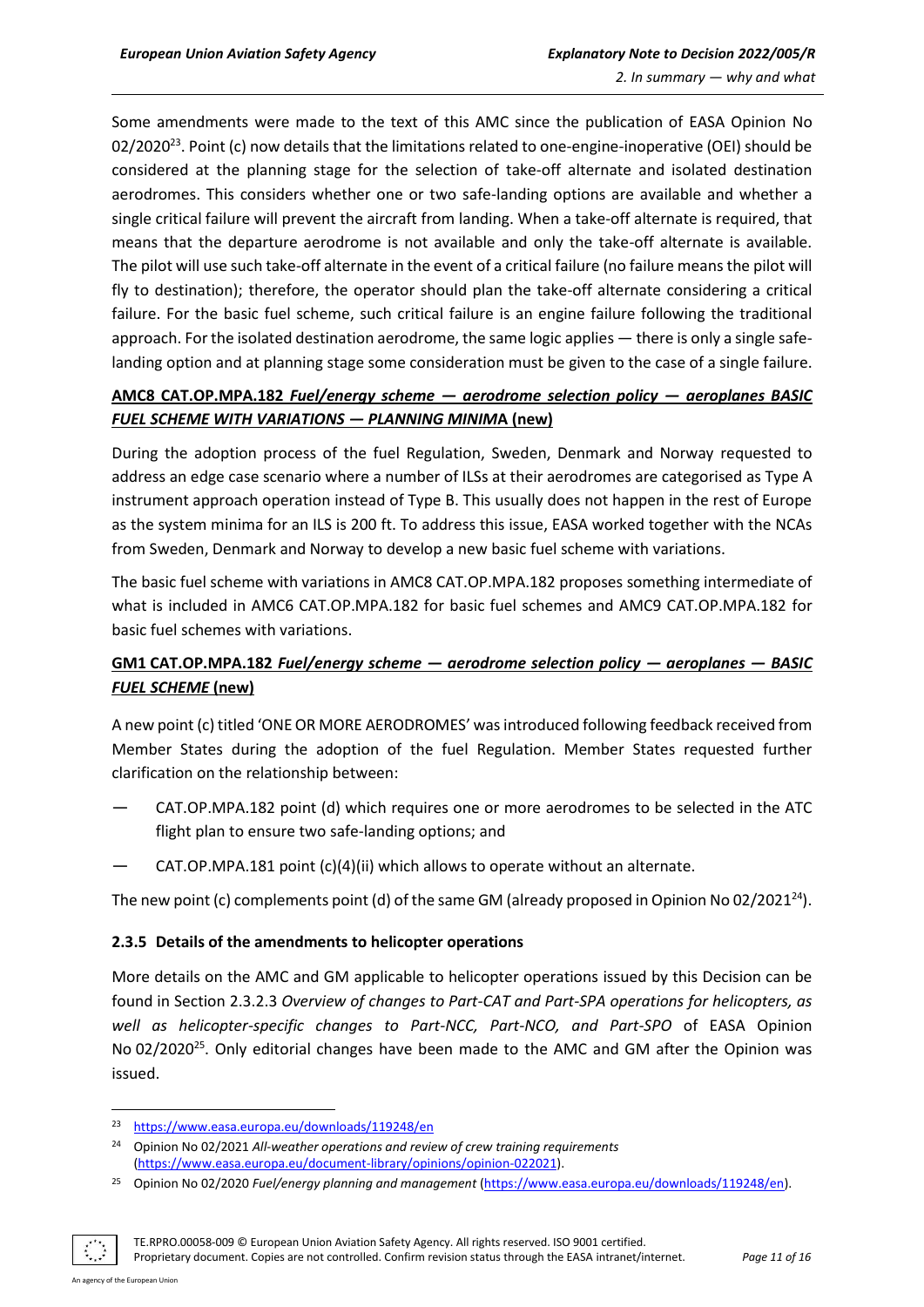#### <span id="page-11-0"></span>**2.3.6 Details of the amendments to Part-NCC, Part-NCO and Part-SPO non-commercial operations with aeroplanes and helicopters — helicopter operations**

More details on the AMC and GM to Part-NCC, Part-NCO and Part-SPO issued by this Decision can be found in Section 2.3.2.4 *Overview of changes to Part-NCC, Part-NCO, and Part-SPO non-commercial operations with aeroplanes and helicopters* of EASA Opinion No 02/2020<sup>26</sup>. The explanations below only cover the amendments to the draft AMC and GM that have been made after the Opinion was issued.

#### **AMC1 NCC.GEN.140(a)(17) and related GM**

The explanations included above in relation to AMC1 CAT.GEN.MPA.180(a)(18) apply to AMC1 NCC.GEN.140(a)(17) and the related GM.

#### **AMC1 SPO.GEN.140(a)(18) and related GM**

The explanations included above in relation to AMC1 CAT.GEN.MPA.180(a)(18) apply to AMC1 SPO.GEN.140(a)(18) and the related GM.

#### <span id="page-11-1"></span>**2.4. What are the stakeholders' views — outcome of the consultation**

Please refer to Section 2.4 *What are the stakeholders' views — outcome of the consultation* of EASA Opinion No 02/2020<sup>26</sup>.

#### <span id="page-11-2"></span>**2.5. What are the benefits and drawbacks of the amendments**

Please refer to Sections 2.3.1 *Regulatory impact assessment (RIA) summary*, 2.4 *What are the stakeholders' views — outcome of the consultation* and 2.5 *What are the expected benefits and*  drawbacks of the proposals of EASA Opinion No 02/2020<sup>26</sup>, which explain in detail the benefits and drawbacks expected from the amendments introduced by the fuel Regulation and this Decision.

As explained in Section 2.3.4 of the Explanatory Note, this Decision introduces a new basic fuel scheme with variations in AMC8 CAT.OP.MPA.182 *Fuel/energy scheme — aerodrome selection policy aeroplanes — BASIC FUEL SCHEME WITH VARIATIONS — PLANNING MINIMA*. When assessing the impact of this new scheme, EASA identified that it reinforces the overall positive impact of the aerodrome selection policy. Therefore, the conclusions drawn in EASA Opinion No 02/2020 (in particular those in Section 2.3.1, point 'RIA update for the new CAT.OP.MPA.182 and related AMC') remain valid.

TE.RPRO.00058-009 © European Union Aviation Safety Agency. All rights reserved. ISO 9001 certified. Proprietary document. Copies are not controlled. Confirm revision status through the EASA intranet/internet. *Page 12 of 16*

<sup>26</sup> Opinion No 02/2020 *Fuel/energy planning and management* [\(https://www.easa.europa.eu/downloads/119248/en\)](https://www.easa.europa.eu/downloads/119248/en).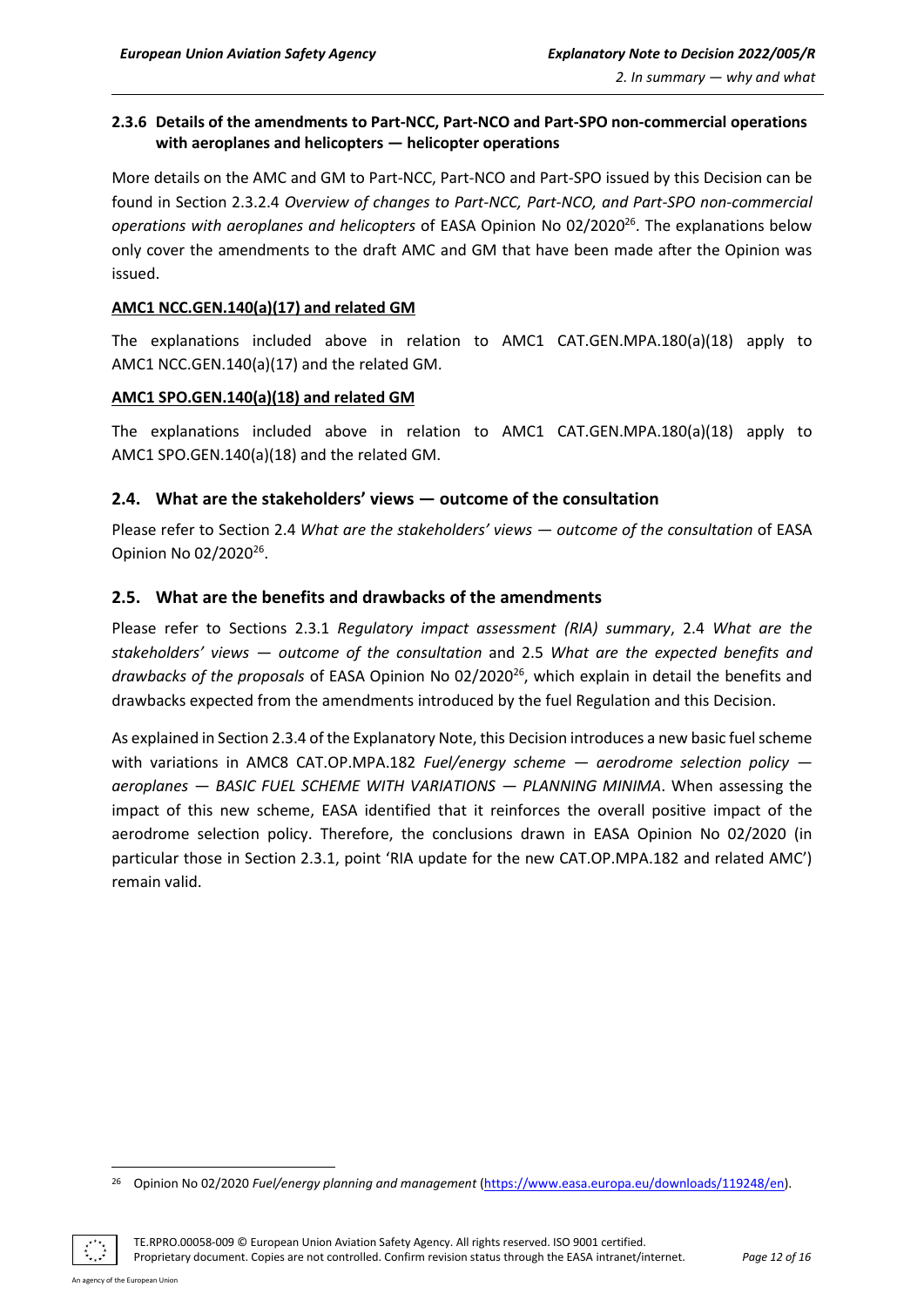# <span id="page-12-0"></span>**3. How we monitor and evaluate the amended AMC and GM**

Please refer to Section 2.6 How we monitor and evaluate the rules of EASA Opinion No 02/2020<sup>27</sup>.

TE.RPRO.00058-009 © European Union Aviation Safety Agency. All rights reserved. ISO 9001 certified. Proprietary document. Copies are not controlled. Confirm revision status through the EASA intranet/internet. *Page 13 of 16*

 $\mathbb{C}$ 

<sup>27</sup> Opinion No 02/2020 *Fuel/energy planning and management* [\(https://www.easa.europa.eu/downloads/119248/en\)](https://www.easa.europa.eu/downloads/119248/en).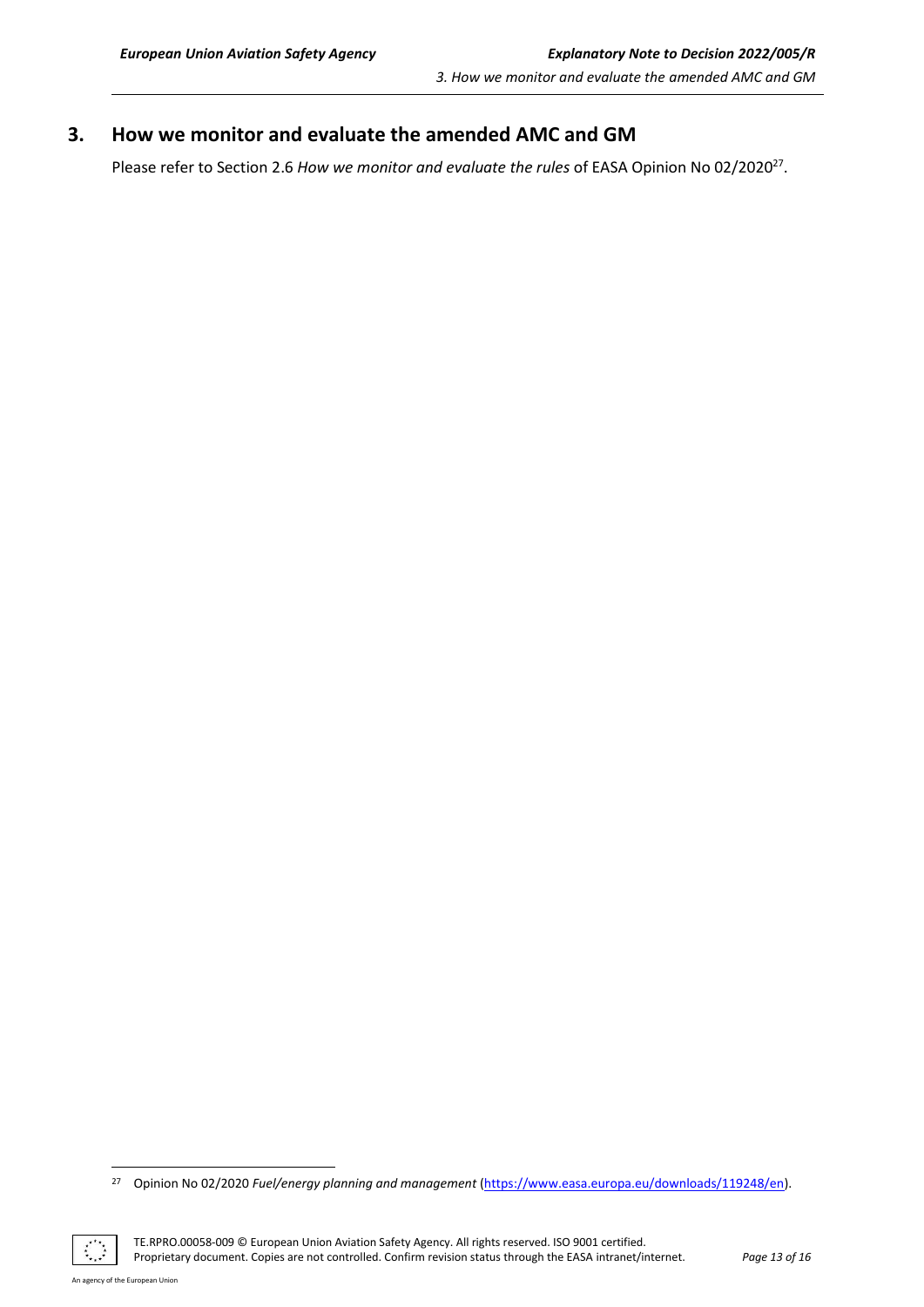## <span id="page-13-0"></span>**4. References**

#### <span id="page-13-1"></span>**4.1. Related EU regulations**

— Commission Regulation (EU) No 965/2012 of 5 October 2012 laying down technical requirements and administrative procedures related to air operations pursuant to Regulation (EU) No 216/2008 of the European Parliament and of the Council (OJ L 296, 25.10.2012, p. 1)

#### <span id="page-13-2"></span>**4.2. Related EASA decisions**

- Decision N° 2012/015/Directorate R of the Executive Director of the Agency of 24th October 2012 on Acceptable Means of Compliance and Guidance Material to Commission Regulation (EU) No 965/2012 of 5 October 2012 laying down technical requirements and administrative procedures related to air operations pursuant to Regulation (EC) No 216/2008 of the European Parliament and of the Council — 'Guidance Material to Annex I — Definitions'
- Decision 2014/025/R of the Executive Director of the Agency of 28 July 2014 adopting Acceptable Means of Compliance and Guidance Material to Part-ARO of Regulation (EU) No 965/2012 and repealing Decision 2014/014/R of the Executive Director of the Agency of 24 April 2014 — 'AMC and GM to Part-ARO — Issue 3'
- Decision 2014/017/R of the Executive Director of the Agency of 24 April 2014 adopting Acceptable Means of Compliance and Guidance Material to Part-ORO of Regulation (EU) No 965/2012 and repealing Decision 2012/017/R of the Executive Director of the Agency of 24 October 2012 — 'AMC and GM to Part-ORO — Issue 2'
- Decision 2014/015/R of the Executive Director of the Agency of 24 April 2014 adopting Acceptable Means of Compliance and Guidance Material to Part-CAT of Regulation (EU) No 965/2012 and repealing Decision 2012/018/R of the Executive Director of the Agency of 24 October 2012 — 'AMC and GM to Part-CAT — Issue 2'
- Decision N° 2012/019/Directorate R of the Executive Director of the Agency of 24th October 2012 on Acceptable Means of Compliance and Guidance Material to Commission Regulation (EU) No 965/2012 of 5 October 2012 laying down technical requirements and administrative procedures related to air operations pursuant to Regulation (EC) No 216/2008 of the European Parliament and of the Council — 'Acceptable Means of Compliance and Guidance Material to Part-SPA'
- Decision N° 2013/021/Directorate R of the Executive Director of the Agency of 23 August 2013 on adopting Acceptable Means of Compliance and Guidance Material for Non-commercial operations with complex motor-powered aircraft (Part-NCC)
- Decision 2014/016/R of the Executive Director of the Agency of 24 April 2014 adopting Acceptable Means of Compliance and Guidance Material to Part-NCO of Regulation (EU) No 965/2012 and repealing Decision 2013/022/R of the Executive Director of the Agency of 23 August 2013 — 'AMC and GM to Part-NCO — Issue 2'
- Decision 2014/018/R of the Executive Director of the Agency of 24 April 2014 adopting Acceptable Means of Compliance and Guidance Material to Part-SPO of Regulation (EU) No 965/2012 — 'AMC and GM to Part-SPO'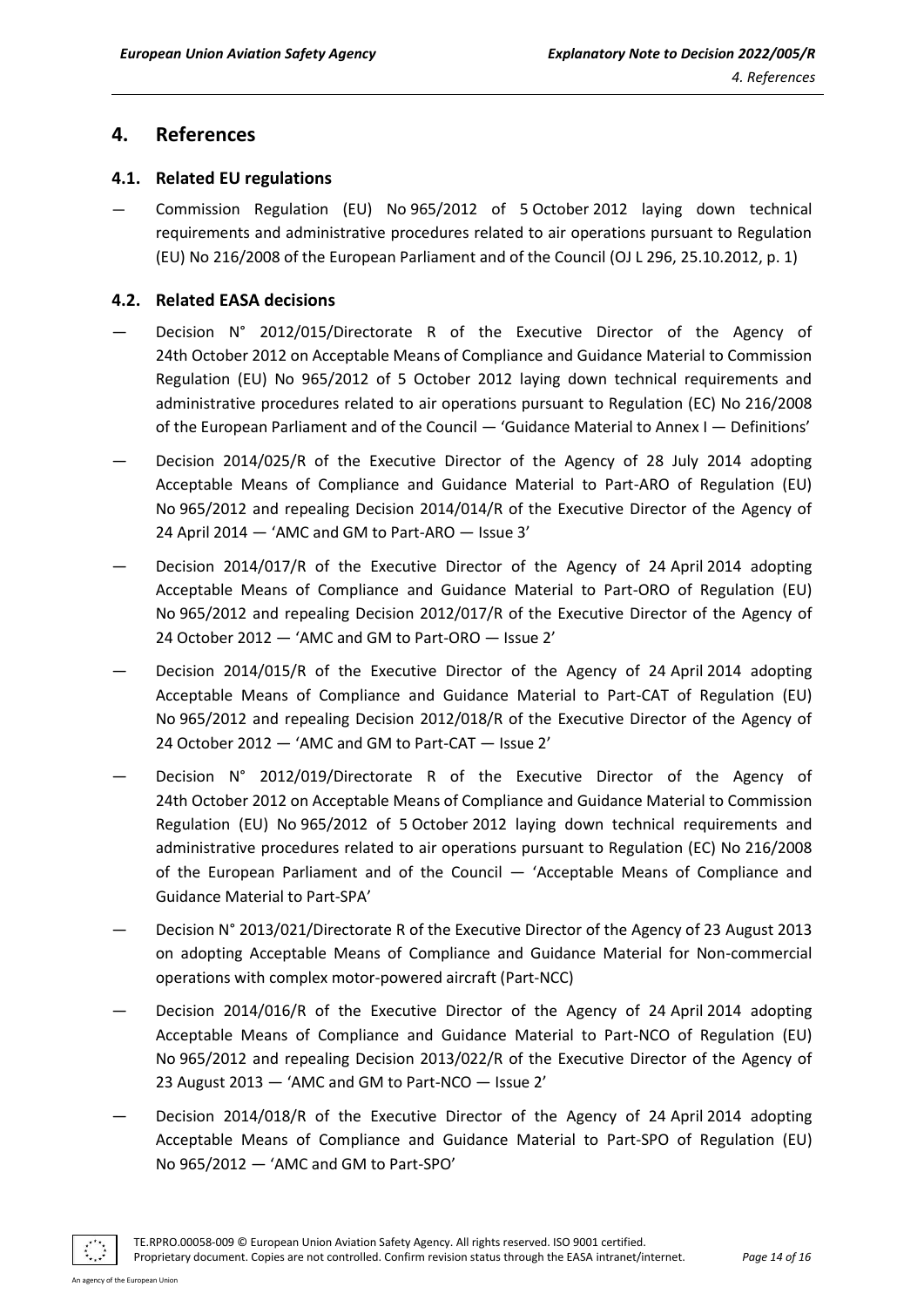#### <span id="page-14-0"></span>**4.3. Other reference documents**

- ICAO Annex 6 to the Convention on International Civil Aviation 'Operation of Aircraft', Part I, International Commercial Air Transport — Aeroplanes, 10th edition, July 2016, Amendment 41
- ICAO Doc 9976 'Flight Planning and Fuel Management (FPFM) Manual', 1st edition, 2015
- ICAO Doc 4444, 'Procedures for Air Navigation Services Air Traffic Management', 16th edition, 2-16
- ICAO Circular 303-AN/176 'Operational Opportunities to Minimize Fuel Use and Reduce Emissions', February 2003
- EASA SIB 2018-08 'In-Flight Fuel Management Phraseology for Fuel-Related Messages between Pilots and Air Traffic Control', 8 May 2018
- EASA SIB 2014-16 'Aeroplane Refuelling with One Engine Running', 23 May 2014, corrected 1 July 2014
- EASA SIB 2014-20 'Aeroplane Operations in Crosswind Conditions', 23 June 2014
- Safety Recommendation FRAN-2012-026, Bureau d'enquêtes et d'analyses pour la sécurité de l'aviation civile (BEA)